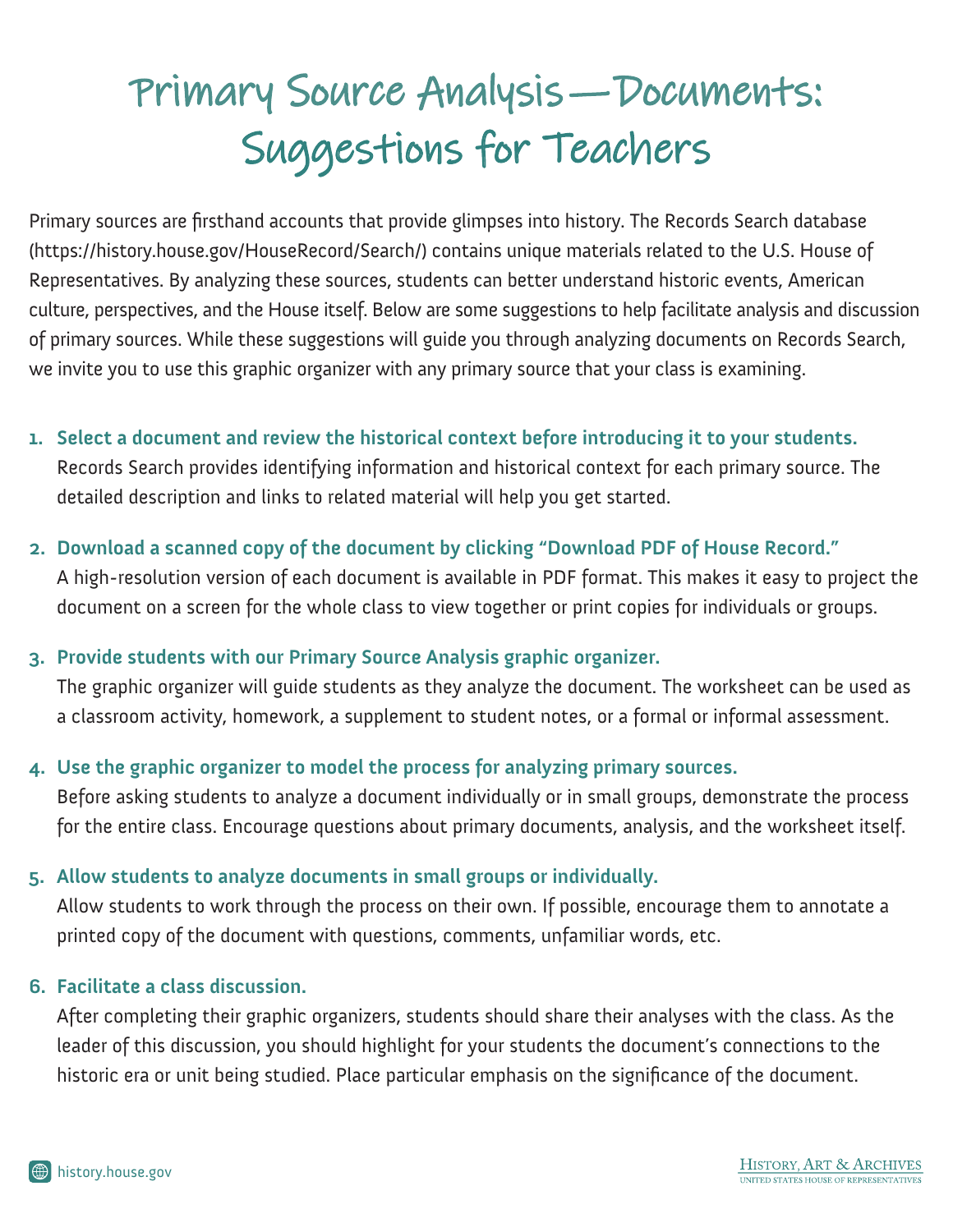# Primary Source Analysis—Documents

| Step 1:                                      |                                                   |                         |
|----------------------------------------------|---------------------------------------------------|-------------------------|
| Title<br>Author                              | <b>Date Created</b>                               | <b>Type of Document</b> |
| What is your prior knowledge of this author? | What is your prior knowledge of this time period? |                         |



# Connect Step 3:

**What does this document tell us about the author?**

**What does this document tell us about the time period?**

**Why is this document important?**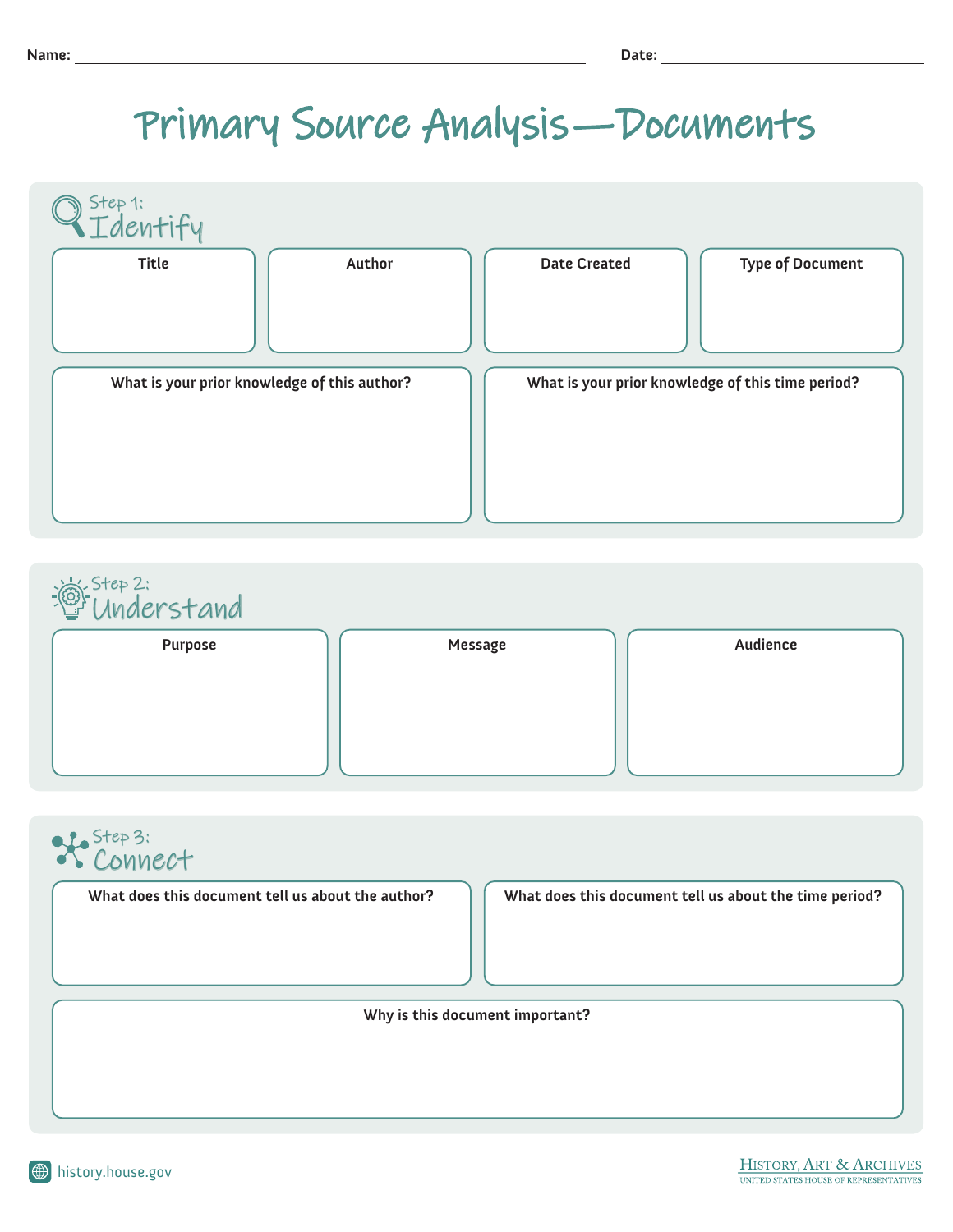# Primary Source Analysis—Documents: Directions



## Understand Step 2:

Why did the author create this document? What was his or her goal?

| r<br>lessag<br>ŋ |  |
|------------------|--|
|------------------|--|

What information does this document provide?

#### **Purpose Message Audience**

Who is meant to read this document?

# Connect Step 3:<br>
COVIN<br>
What doe

#### **What does this document tell us about the author?**

After reading this document, what do you now know about the author or creator? What is his or her perspective?

#### **What does this document tell us about the time period?**

After reading this document, what do you now know about this time period? What historical insight does this document give us?

#### **Why is this document important?**

This is the most important question: so what? Why do we care? Why does this document matter to history?